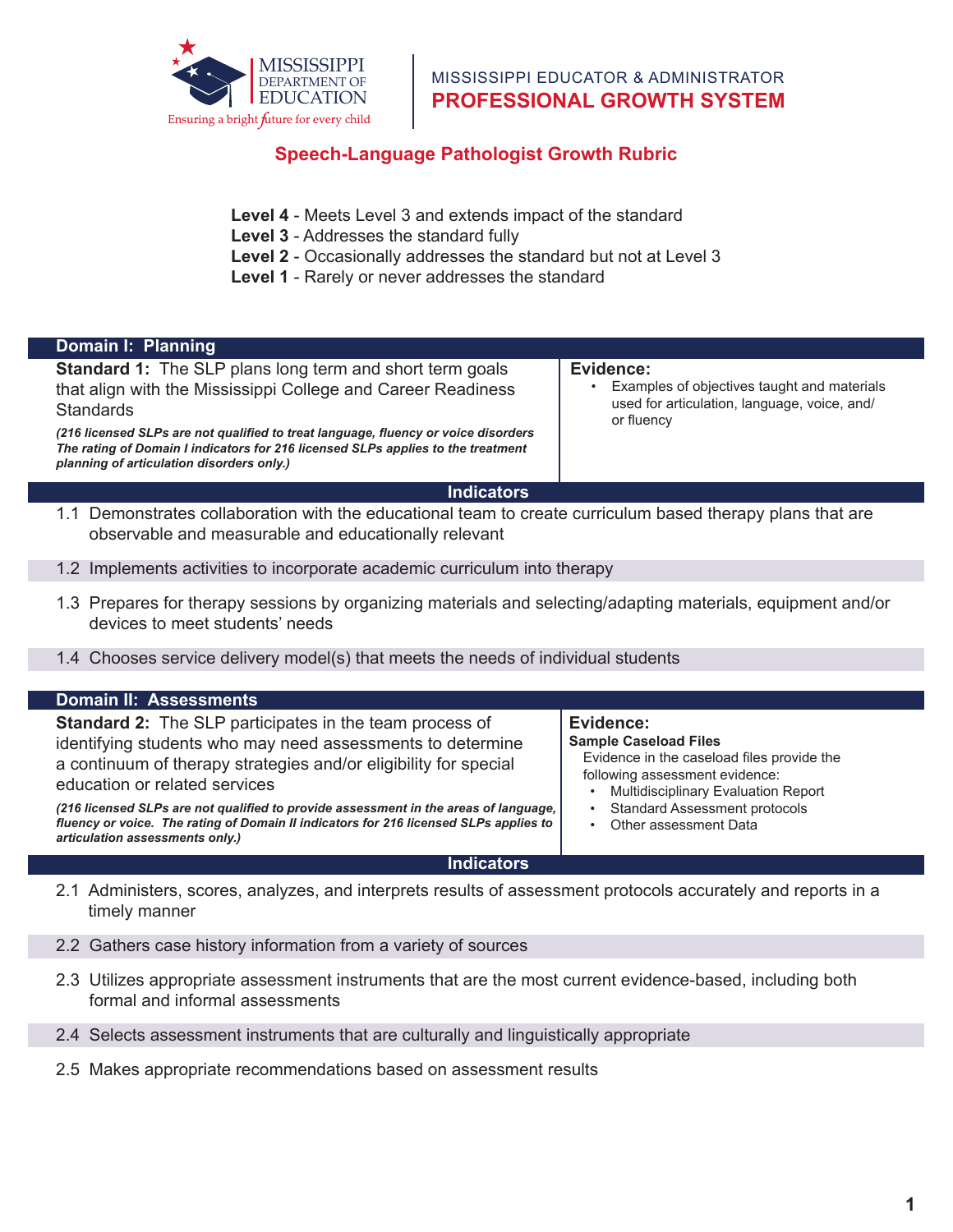## **Speech-Language Pathologist Growth Rubric**

| <b>Domain II: Assessments</b>                                                                                                                                                                                                                                                                                                                                                                                                                         |                                                                                                                                                                                                                                         |  |
|-------------------------------------------------------------------------------------------------------------------------------------------------------------------------------------------------------------------------------------------------------------------------------------------------------------------------------------------------------------------------------------------------------------------------------------------------------|-----------------------------------------------------------------------------------------------------------------------------------------------------------------------------------------------------------------------------------------|--|
| <b>Standard 2:</b> The SLP participates in the team process of<br>identifying students who may need assessments to determine<br>a continuum of therapy strategies and/or eligibility for special<br>education or related services<br>(216 licensed SLPs are not qualified to provide assessment in the areas of<br>language, fluency or voice. The rating of Domain II indicators for 216 licensed<br>SLPs applies to articulation assessments only.) | Evidence:<br><b>Sample Caseload Files</b><br>Evidence in the caseload files provide the<br>following assessment evidence:<br>Multidisciplinary Evaluation Report (MDE)<br><b>Standard Assessment protocols</b><br>Other assessment Data |  |
| <b>Indicators</b>                                                                                                                                                                                                                                                                                                                                                                                                                                     |                                                                                                                                                                                                                                         |  |
| 2.6 Supplements standardized measures with classroom observations, curriculum-based activities, dynamic<br>assessment procedures and/or other educationally relevant measures that are aligned with academic<br>standards of the setting                                                                                                                                                                                                              |                                                                                                                                                                                                                                         |  |
| 2.7 Makes referrals for other services when necessary (audiology, medical psychology, social and vocational<br>services) (Indicator 2.7 is only applicable to 215 licensed SLPs)                                                                                                                                                                                                                                                                      |                                                                                                                                                                                                                                         |  |
| <b>Domain III: Instruction</b>                                                                                                                                                                                                                                                                                                                                                                                                                        |                                                                                                                                                                                                                                         |  |
| <b>Standard 3:</b> The SLP uses delivery options efficiently and<br>effectively and actively engages students in the learning process.<br>(216 licensed SLPs are not qualified to provide instruction in the areas of language,<br>fluency or voice. The rating of Domain III indicators for 216 licensed SLPs applies<br>to articulation instruction only.)                                                                                          | Evidence:<br>Observations<br>Student data sheets/daily student data<br>Student homework/class folders                                                                                                                                   |  |
| <b>Indicators</b>                                                                                                                                                                                                                                                                                                                                                                                                                                     |                                                                                                                                                                                                                                         |  |
| 3.1 Demonstrates efficient and effective service delivery and maximizes available time to promote students'<br>progress                                                                                                                                                                                                                                                                                                                               |                                                                                                                                                                                                                                         |  |
| 3.2 Develop activities to accommodate students' diverse learning styles                                                                                                                                                                                                                                                                                                                                                                               |                                                                                                                                                                                                                                         |  |
| 3.3 Uses instructional language that is consistent with the students' comprehension level                                                                                                                                                                                                                                                                                                                                                             |                                                                                                                                                                                                                                         |  |
| 3.4 Uses evidence-based practice and theory related to the populations served                                                                                                                                                                                                                                                                                                                                                                         |                                                                                                                                                                                                                                         |  |
| 3.5 Develops culturally, linguistically, and developmentally appropriate learning activities                                                                                                                                                                                                                                                                                                                                                          |                                                                                                                                                                                                                                         |  |

- 3.6 Uses differentiated teaching strategies to enhance students' participation and learning (e.g., pacing, presentation, feedback, redundancy, behavior management)
- 3.7 Develops strategies for students' successful participation in the classroom/curriculum
- 3.8 Includes student activities and tasks that align fully and clearly to the appropriate expectations and are rigorous and relevant
- 3.9 Plans therapy strategies using evidence-based practice and theory related to the populations served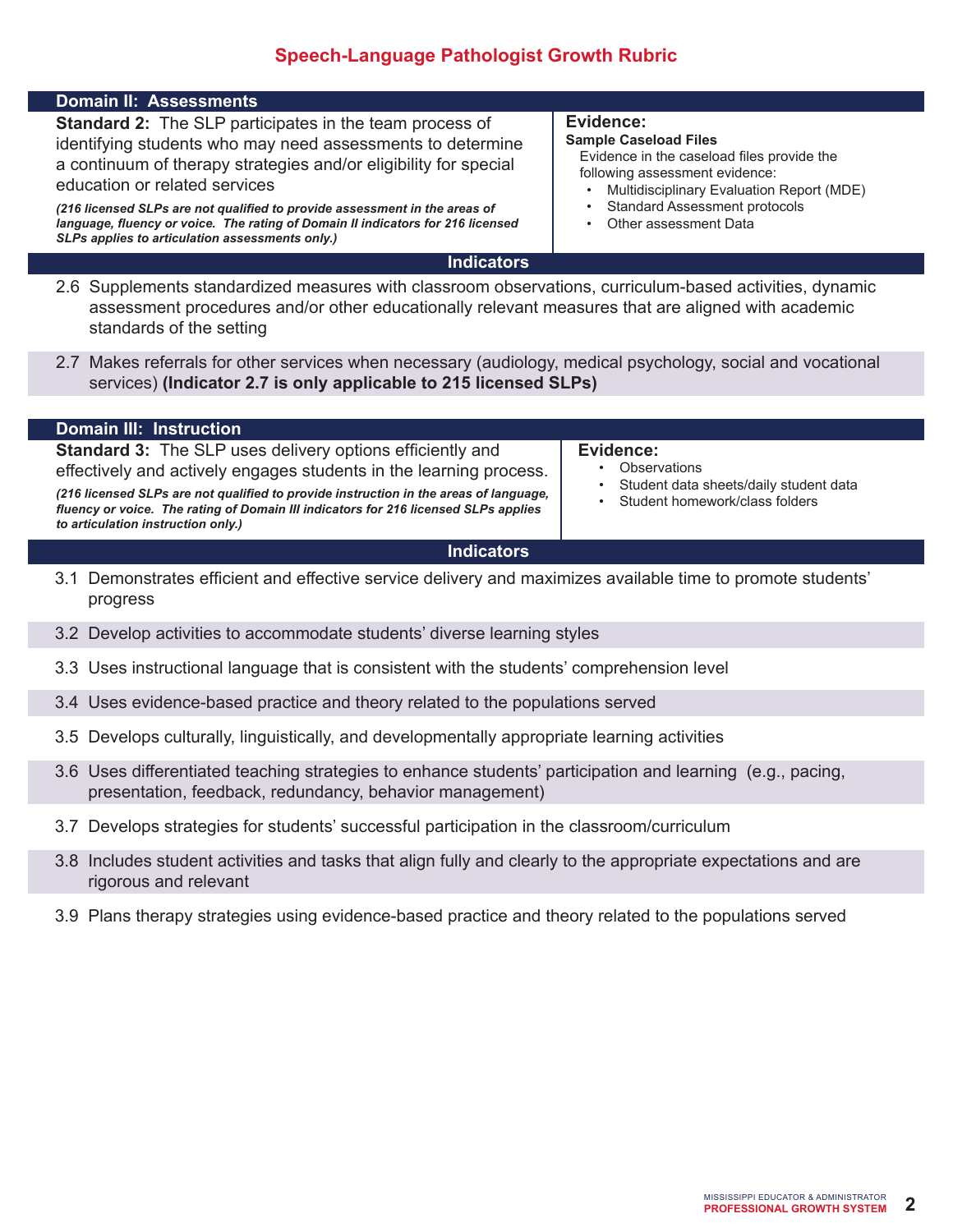## **Speech-Language Pathologist Growth Rubric**

| <b>Domain IV: Learning Environment</b>                                                                                                                                                                                                                                                                                 |                                                                                                                                                                                                                                                                                                                                                                                                                                                                                                                                                                                                       |  |  |
|------------------------------------------------------------------------------------------------------------------------------------------------------------------------------------------------------------------------------------------------------------------------------------------------------------------------|-------------------------------------------------------------------------------------------------------------------------------------------------------------------------------------------------------------------------------------------------------------------------------------------------------------------------------------------------------------------------------------------------------------------------------------------------------------------------------------------------------------------------------------------------------------------------------------------------------|--|--|
| <b>Standard 4:</b> The SLP creates a positive learning environment<br>for students and colleagues; promotes positive interpersonal<br>relationships through open communication, honesty and respect;<br>takes responsibility and conducts self in an ethical manner                                                    | <b>Evidence</b><br>Observations                                                                                                                                                                                                                                                                                                                                                                                                                                                                                                                                                                       |  |  |
| <b>Indicators</b>                                                                                                                                                                                                                                                                                                      |                                                                                                                                                                                                                                                                                                                                                                                                                                                                                                                                                                                                       |  |  |
| 4.1 Organizes and uses available physical space, materials and resources                                                                                                                                                                                                                                               |                                                                                                                                                                                                                                                                                                                                                                                                                                                                                                                                                                                                       |  |  |
| 4.2 Begins class on time and uses appropriate pacing throughout                                                                                                                                                                                                                                                        |                                                                                                                                                                                                                                                                                                                                                                                                                                                                                                                                                                                                       |  |  |
| 4.3 Establishes and states procedural expectations                                                                                                                                                                                                                                                                     |                                                                                                                                                                                                                                                                                                                                                                                                                                                                                                                                                                                                       |  |  |
| 4.4 Manages student behavior effectively and appropriately                                                                                                                                                                                                                                                             |                                                                                                                                                                                                                                                                                                                                                                                                                                                                                                                                                                                                       |  |  |
| 4.5 Interacts with students and their families in a respectful manner and has a strong nurturing relationship<br>with students                                                                                                                                                                                         |                                                                                                                                                                                                                                                                                                                                                                                                                                                                                                                                                                                                       |  |  |
| 4.6 Proactively facilitates respectful relationships among students                                                                                                                                                                                                                                                    |                                                                                                                                                                                                                                                                                                                                                                                                                                                                                                                                                                                                       |  |  |
| 4.7 Collaborates with colleagues to use supplementary resources and technology effectively and ensures<br>students have access, support, and time to use classroom and school resources                                                                                                                                |                                                                                                                                                                                                                                                                                                                                                                                                                                                                                                                                                                                                       |  |  |
| <b>Domain V: Professional Responsibilities</b>                                                                                                                                                                                                                                                                         |                                                                                                                                                                                                                                                                                                                                                                                                                                                                                                                                                                                                       |  |  |
| <b>Standard 5:</b> The SLP meets responsibilities and obligations<br>to students on the caseload; keeps clear and comprehensive<br>records and informs parents and teachers of students' progress;<br>takes responsibility and conducts self in an ethical manner;<br>provides guidance and leadership to school staff | Evidence:<br><b>Sample Caseload Files</b><br>Evidence in the caseload files provide the<br>following evidence of professional responsibilities<br>Individualized Education Plan<br>Parent Permission documentation<br>$\bullet$<br>Referral to Placement documentation<br><b>Dismissal Documentation</b><br>Other evidence of professional responsibilities<br>• Copy of schedule (including revised<br>schedules throughout the year)<br>• Copy of student progress report<br>Professional growth documentation<br>Documentation of providing guidance and<br>leadership to school staff and parents |  |  |
| <b>Indicators</b>                                                                                                                                                                                                                                                                                                      |                                                                                                                                                                                                                                                                                                                                                                                                                                                                                                                                                                                                       |  |  |

- 5.1 Collects, and interprets quantitative data to measure progress and to modify therapy as necessary
- 5.2 Designs a schedule that allows completion of all work activities in an efficient and effective manner
- 5.3 Meets school district requirements for timely and accurate record keeping